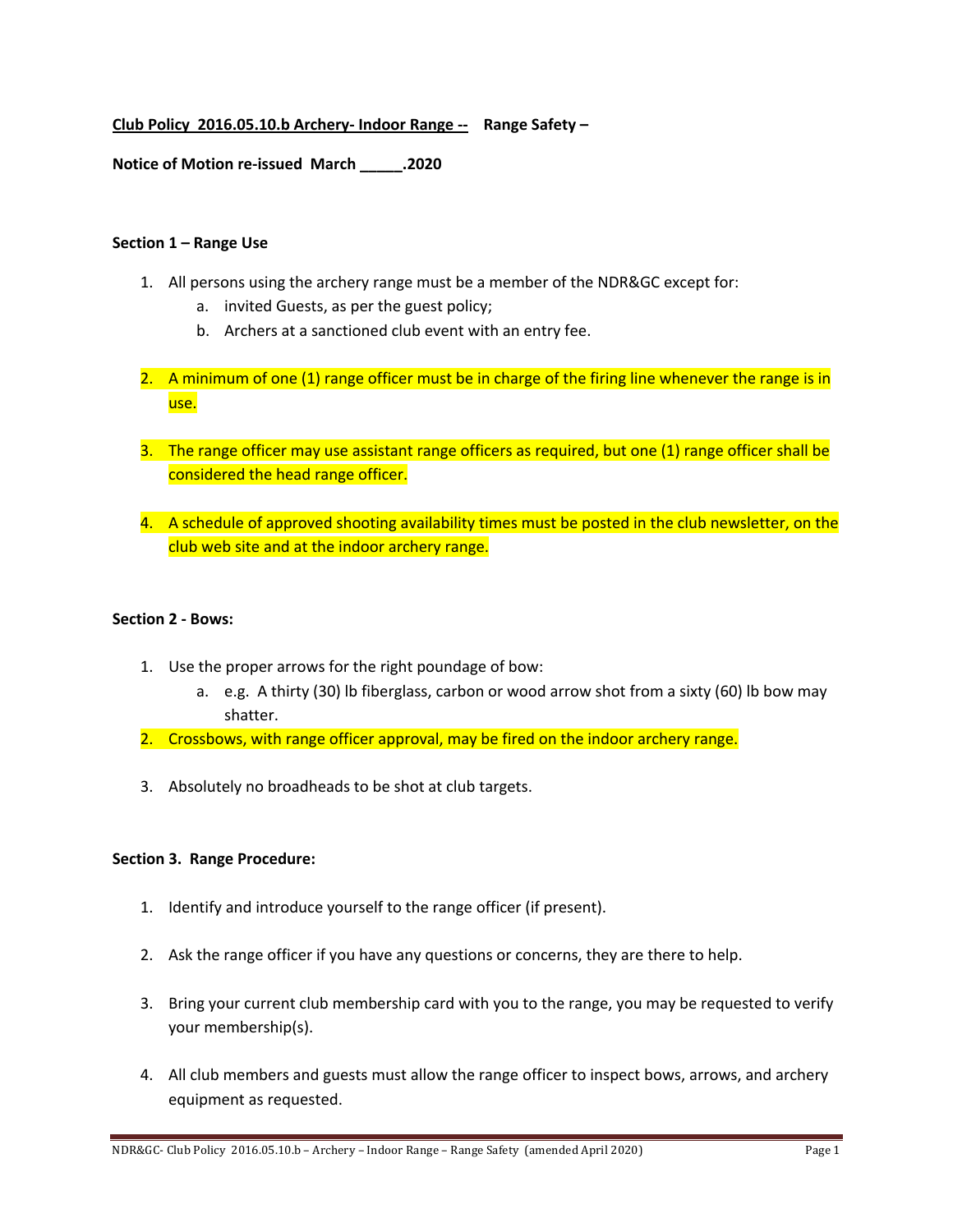- 5. All members and guests must register in the Archery log book before using the range:
	- a. Members must legibly enter their name and membership number in the log book.
	- b. Members must be familiar with the guest policy and abide by same.
	- c. Guests must legibly enter their name, address and phone number in the log book.
- 6. Archers must request permission from the range officer, if present, to use the firing line.
- 7. Listen for and follow all range officer commands.
- 8. Only shoot at the target that is in your firing lane, archer on left will fire at the left target, archer on the right will fire at the right target
- **9.** Once archers have finished shooting, make bows safe, step back from the firing line and place bow on the wall hooks.
- 10. Person(s) that have consumed, used drugs and/or alcohol must not participate in any shooting activity and must leave the range immediately.
- 11. After shooting, proper clean-up must be done before leaving the range.
- 12. All members and guests are encouraged to call a "Cease Fire" if they observe an unsafe or questionable action while the firing line is in use.
- 13. All members and guests must advise the range officer if they observe an unsafe or questionable action at any time while at the range.
- 14. Junior Archers must be within arms length of adult supervision

# **Section 4. Range Commands:**

- 1. Command "Archers shoot when ready":
	- a. Archers may now load and fire bows when ready.
	- b. If an arrow is dropped forward of the firing line during a session, **do not** pick the arrow up until all archers have stopped shooting, placed their bows on the wall hook, and the range officer has given the command to retrieve arrows.
- 2. Command "Range is clear:":
	- a. Command is given once the range officer has observed all archers have stopped shooting and hung their bows on the wall hooks
	- b. Archers may now go down range to check targets and retrieve arrows.
	- c. No handling of bows while archers are down range.